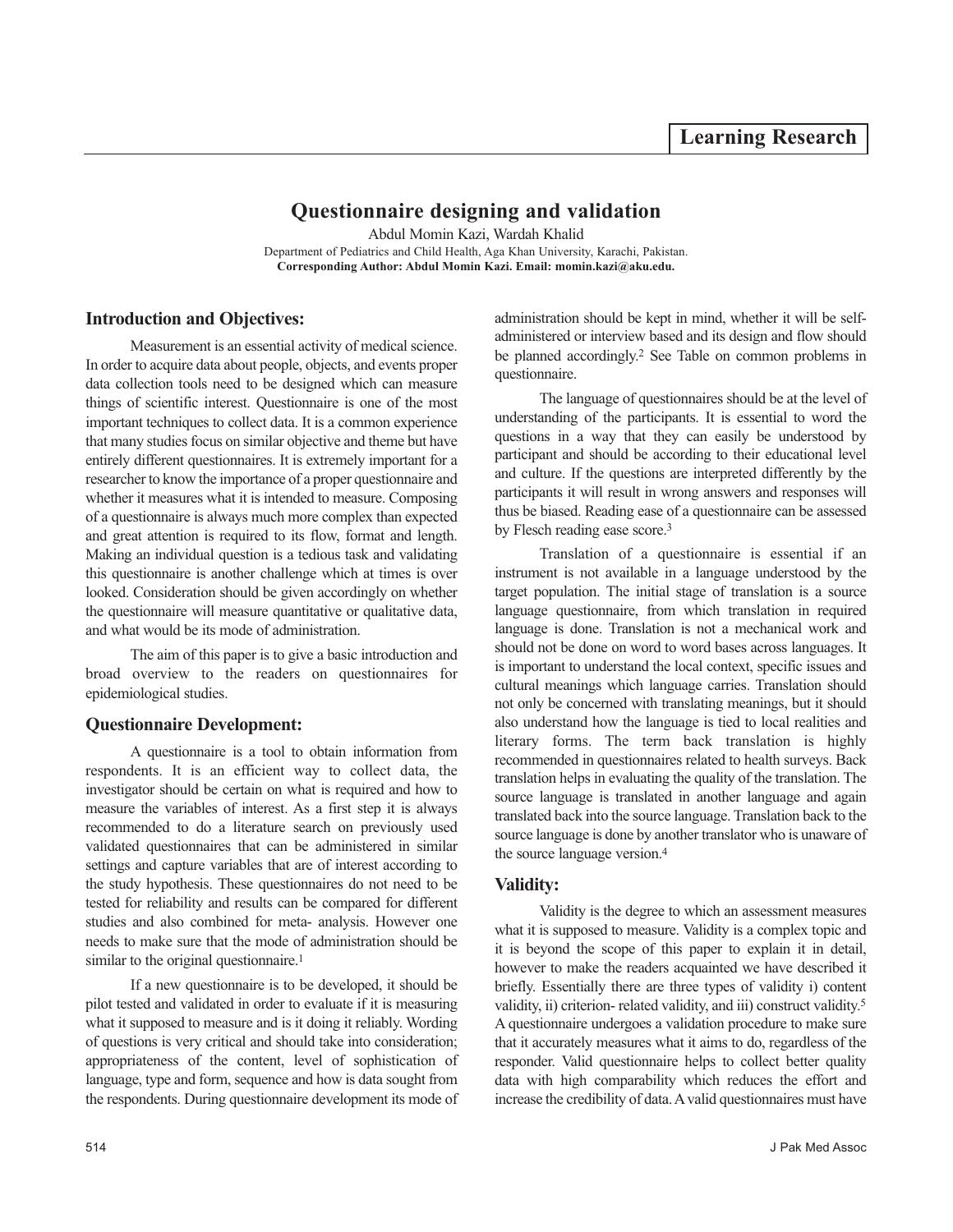#### **Table: Some Common Problems in Questionnaire.**

| Problem                          | Example                                                                                            | <b>Issue</b>                                                                                                                                                                   | <b>Solution (Remarks)</b>                                                                         |
|----------------------------------|----------------------------------------------------------------------------------------------------|--------------------------------------------------------------------------------------------------------------------------------------------------------------------------------|---------------------------------------------------------------------------------------------------|
| Unclear                          | "Have you ever smoked"                                                                             | What does smoked means? Does it only refer<br>to cigarette, pipe and cigars as well                                                                                            | "Have you ever smoked as much as<br>one<br>cigarette a week for as long as six months"            |
| Non self-<br>explanatory         | "How heat is delivered to your<br>home"                                                            | The investigator is interested in whether heat<br>is delivered in form of hot air, water or steam.<br>However question maybe answer as "heat was<br>transferred in fuel truck" | All possible answers should be written or read<br>immediate after the question                    |
| Two Ouestions<br>combined        | "Do you get out of breath when<br>you jog"                                                         | Here "no" can refer to no shortness of breath<br>or doesn't go for jogging                                                                                                     | "Do you go for jogging" and those who answer<br>yes should be asked regarding breathless ness     |
| Difficult words to<br>understand | "What was your age of menarche"                                                                    | Many female may not understand the word<br>menarche                                                                                                                            | "How old were you when your menstrual<br>cycle started"                                           |
| Events difficult to<br>remember  | "How many times a day you used<br>to eat apple when you were<br>between the age of 8 and 10 years" | Researchers often take for granted that people<br>will remember accurately things from the past                                                                                | Questions related to events that occurred long<br>time back should be measured with caution       |
| Hypothical<br>Ouestions          | "Would you like to go for<br>vacations"                                                            | If money permits most of us would like to take<br>vacations                                                                                                                    | Certain situation correlate poorly with actual<br>situation                                       |
| Categories                       | "When you go camping do you<br>sleep in a camper, trailer or tent"                                 | Some people might sleep in the open as well                                                                                                                                    | Option for "somewhere else" should have<br>been asked                                             |
| Too long question                | "Have you ever used antibiotic,<br>anti-malarial, tranquilizers, or<br>diuretics"                  | The question is straight forward but it is too<br>long. It is human nature to remember the last<br>item only                                                                   | This could be divided in different questions<br>and medicines taken should be asked<br>separately |
| <b>Ouestion</b> details          | "Tell me each brand of medicines<br>you have used and for how long<br>since you last got pregnant" | Respondents are being asked too many<br>questions at once                                                                                                                      | This should be asked in systematic series                                                         |
| Leading Question                 | "Do you do your exercises<br>regularly"                                                            | High chance that respondent will answer yes<br>for exercise.                                                                                                                   | Do you do your exercises for at least 20<br>minutes everyday.                                     |

following characteristics (i) simplicity and viability (ii) reliability and precision in the words (iii) adequate for the problem intended to measure (iv) reflect underlying theory or concept to be measured and (v) capable of measuring change.<sup>6</sup>

### **Type of Questions:**

A questionnaire is a written document to gather information irrespective of mode of administration. A questionnaire could be structured, in which all the participants are asked same questions in the same way, this is usually interview based questionnaire format. The other type is unstructured questionnaire and questions may vary at the discretion of the interviewer. Unstructured format may be used at clinical setting however structured questionnaire is preferred for epidemiological studies as same data from all respondents need to be analyzed and measured.<sup>7</sup>

Open-ended questions allow respondents to answer them in any way they want. For continuous variable this format is more suitable when large numbers of options are available and it is not practical to write all answers in advance e.g. weight of the patient. All possible answers are not written in advance

and needs to be coded latter and may increase chance of error. The open ended questions might increase the burden on work and responses have to individually review by the investigator before assigning codes and analyses.

Closed-ended questions in contrast would ask the respondents to make choices among a set of answers in a given question. The response could be mutually exclusive or may select more than one option. For measuring dichotomous variables closed- ended questions are preferred because possible answers can be easily precoded. Precoded questions are defined as those in which numbers are assigned to a given answer. Precoding saves time for assigning number latter and hence decrease error; however for open-ended questions coding is done after the data is collected. Coding helps in data entry, as information of questionnaires in paper format are entered in data entry programs by putting in the numbers rather than writing the whole answer.

### **Questionnaire Style and Appearance:**

The appearance and style of the questionnaire is very important and has a very strong impact especially in self